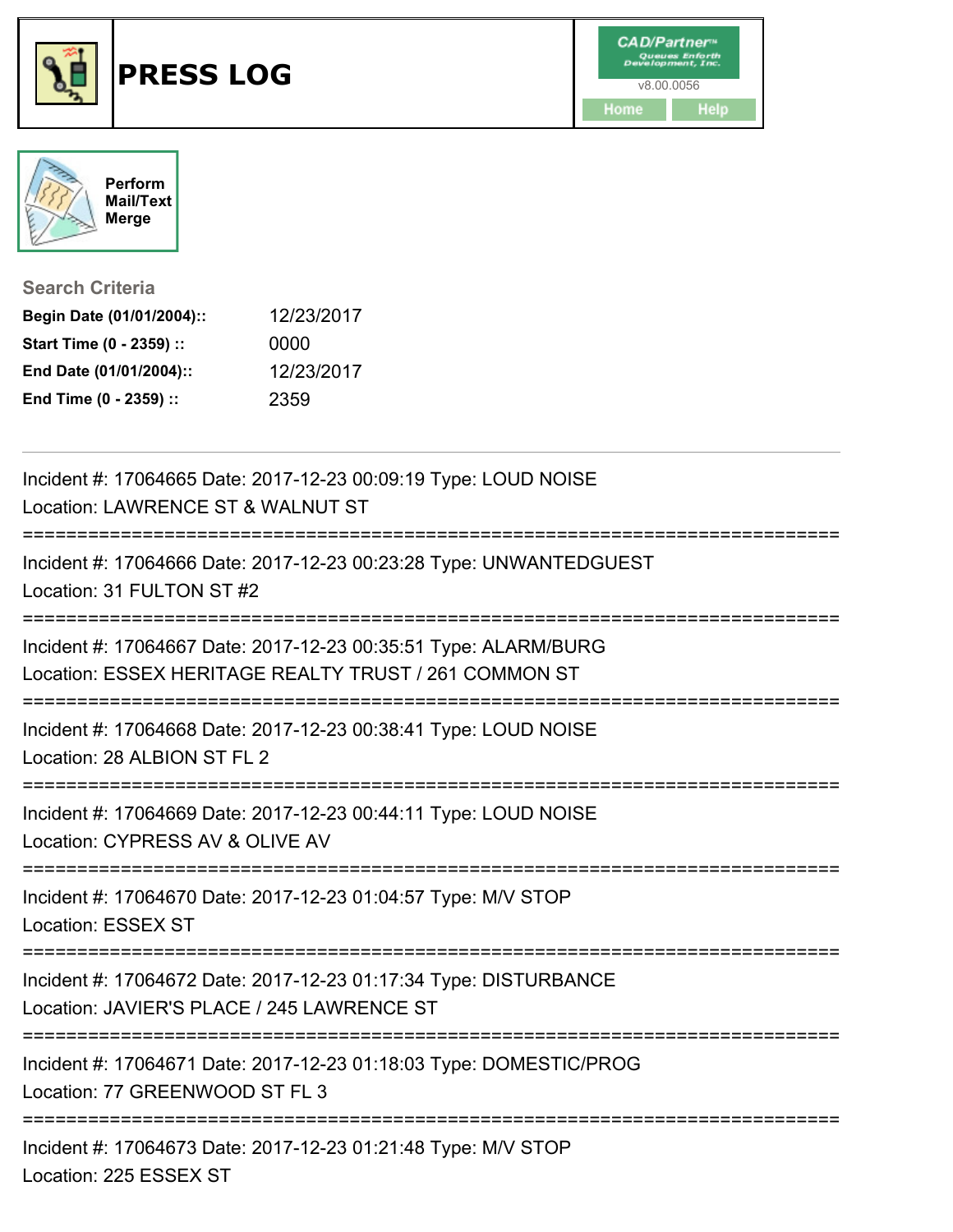| Incident #: 17064674 Date: 2017-12-23 01:36:13 Type: M/V STOP<br>Location: ESSEX ST & MILL ST            |
|----------------------------------------------------------------------------------------------------------|
| Incident #: 17064675 Date: 2017-12-23 01:36:50 Type: M/V STOP<br>Location: AMESBURY ST & ESSEX ST        |
| Incident #: 17064676 Date: 2017-12-23 01:43:33 Type: M/V STOP<br>Location: ESSEX ST & MARGIN ST          |
| Incident #: 17064677 Date: 2017-12-23 01:45:05 Type: M/V STOP<br>Location: GRAFTON ST & WINTHROP AV      |
| Incident #: 17064678 Date: 2017-12-23 01:45:39 Type: M/V STOP<br>Location: AMESBURY ST & LOWELL ST       |
| Incident #: 17064679 Date: 2017-12-23 01:52:17 Type: SUS PERS/MV<br>Location: HOWARD ST & STORROW ST     |
| Incident #: 17064680 Date: 2017-12-23 01:57:58 Type: M/V STOP<br>Location: MERRIMACK ST & S BROADWAY     |
| Incident #: 17064681 Date: 2017-12-23 01:59:00 Type: M/V STOP<br>Location: AMESBURY ST & ESSEX ST        |
| Incident #: 17064682 Date: 2017-12-23 02:11:54 Type: AUTO ACC/UNK PI<br>Location: 96 BUTLER ST           |
| Incident #: 17064683 Date: 2017-12-23 02:20:56 Type: M/V STOP<br>Location: 53 HIGH ST                    |
| Incident #: 17064684 Date: 2017-12-23 02:22:27 Type: HIT & RUN M/V<br>Location: AMESBURY ST & METHUEN ST |
| Incident #: 17064685 Date: 2017-12-23 02:31:42 Type: NOISE ORD<br>Location: 457 HAVERHILL ST FL 1        |
| Incident #: 17064686 Date: 2017-12-23 02:38:54 Type: M/V STOP<br>Location: GROTON ST & S BROADWAY        |
| Incident #: 17064687 Date: 2017-12-23 02:42:16 Type: M/V STOP<br>Location: COMMON ST & JACKSON ST        |

===========================================================================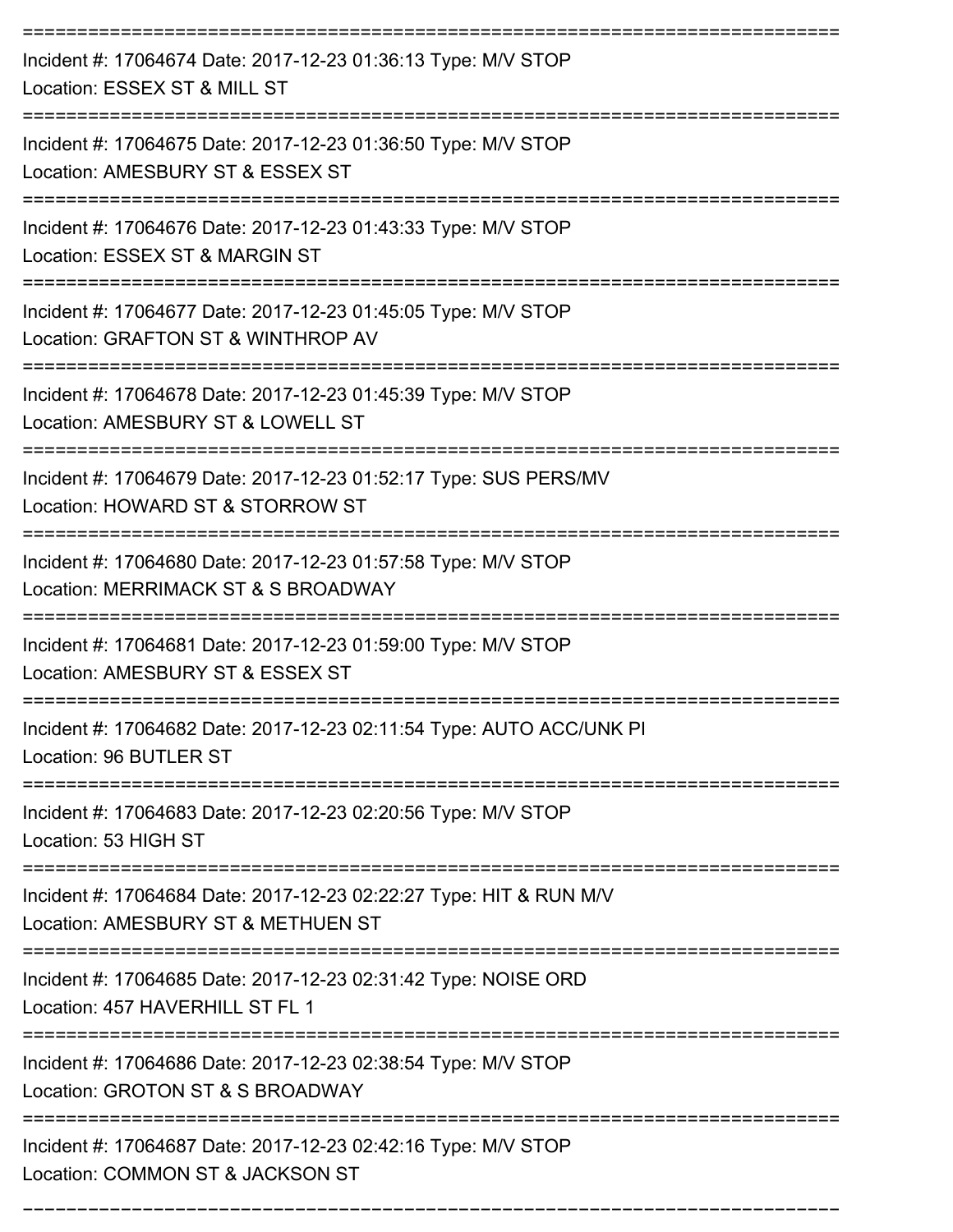| Incident #: 17064688 Date: 2017-12-23 02:48:19 Type: M/V STOP<br>Location: AMESBURY ST & LOWELL ST                            |
|-------------------------------------------------------------------------------------------------------------------------------|
| Incident #: 17064689 Date: 2017-12-23 02:58:06 Type: M/V STOP<br>Location: 47 MELVIN ST<br>--------------------------         |
| Incident #: 17064690 Date: 2017-12-23 03:00:44 Type: M/V STOP<br>Location: 268 LAWRENCE ST                                    |
| Incident #: 17064691 Date: 2017-12-23 03:11:23 Type: M/V STOP<br>Location: ANDOVER ST & BLANCHARD ST<br>===================== |
| Incident #: 17064692 Date: 2017-12-23 03:48:03 Type: HIT & RUN M/V<br>Location: PARKER ST & SALEM ST                          |
| Incident #: 17064693 Date: 2017-12-23 04:47:18 Type: DISTURBANCE<br>Location: 14 CEDAR ST<br>-----------------------------    |
| Incident #: 17064694 Date: 2017-12-23 07:08:48 Type: LOUD NOISE<br>Location: 19 LOGAN ST                                      |
| Incident #: 17064695 Date: 2017-12-23 07:31:17 Type: INVEST CONT<br>Location: 50 BROADWAY                                     |
| Incident #: 17064696 Date: 2017-12-23 07:39:25 Type: MV/BLOCKING<br><b>Location: 93 SAUNDERS ST</b>                           |
| Incident #: 17064697 Date: 2017-12-23 07:58:13 Type: MV/BLOCKING<br>Location: 11 DAISY ST                                     |
| Incident #: 17064699 Date: 2017-12-23 08:11:43 Type: 911 HANG UP<br>Location: 10 ROWE ST                                      |
| Incident #: 17064698 Date: 2017-12-23 08:12:51 Type: AUTO ACC/UNK PI<br>Location: 189 MAPLE ST                                |
| Incident #: 17064700 Date: 2017-12-23 08:23:43 Type: HIT & RUN M/V<br>Location: 92 EVERETT ST                                 |
| Incident #: 17064701 Date: 2017-12-23 08:42:56 Type: SUS PERS/MV<br>Location: SOUTH LAWRENCE EAST SCHOOL / 165 CRAWFORD ST    |
|                                                                                                                               |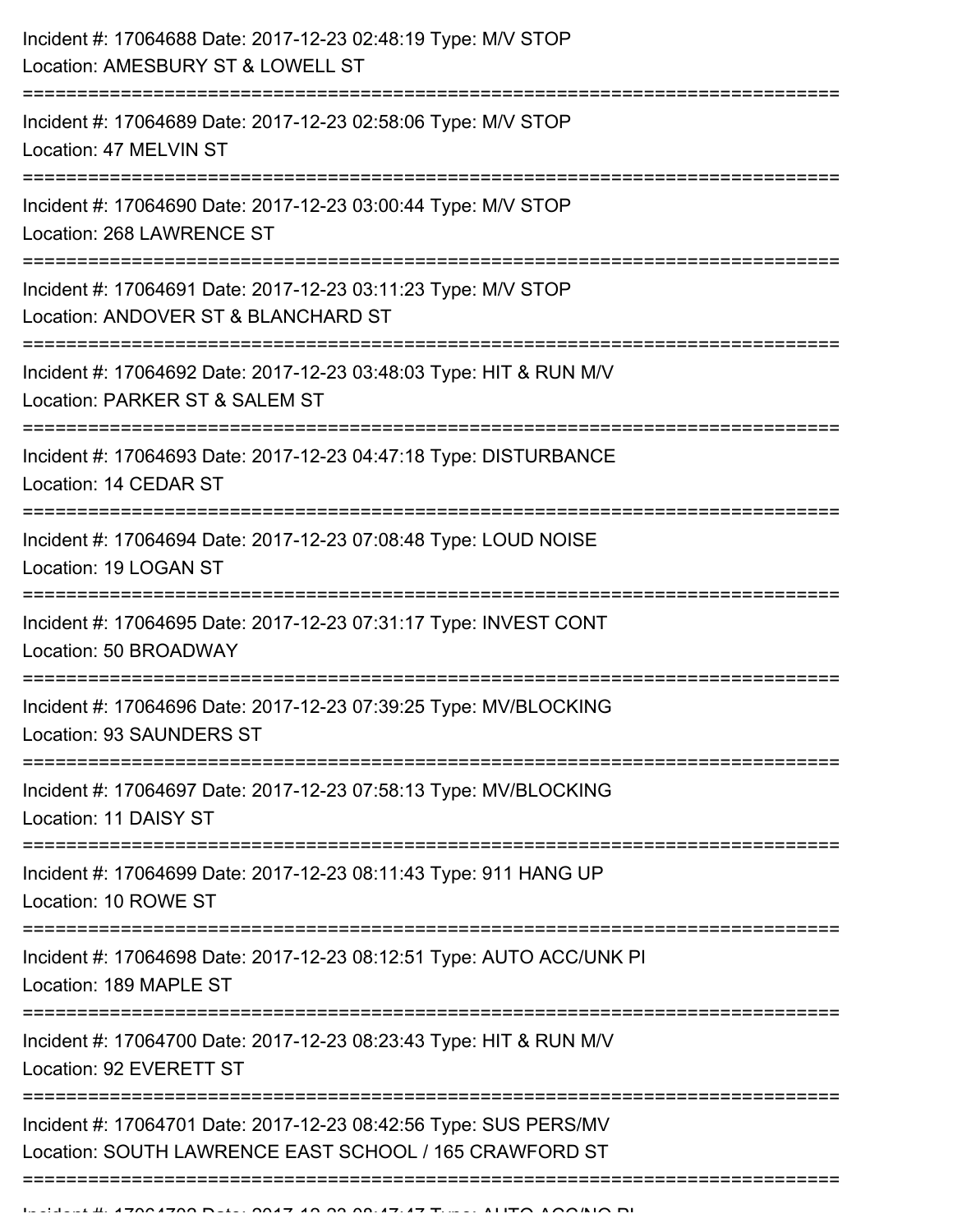| Location: 495 SOUTH                                                                                      |
|----------------------------------------------------------------------------------------------------------|
| Incident #: 17064703 Date: 2017-12-23 08:52:37 Type: AUTO ACC/NO PI<br>Location: 495 SOUTH               |
| Incident #: 17064704 Date: 2017-12-23 08:55:53 Type: AUTO ACC/NO PI<br>Location: EVERETT ST & SANBORN ST |
| Incident #: 17064705 Date: 2017-12-23 09:16:24 Type: UNWANTEDGUEST<br>Location: 101 S BOWDOIN ST         |
| Incident #: 17064706 Date: 2017-12-23 09:23:59 Type: SUS PERS/MV<br>Location: 378 HAVERHILL ST           |
| Incident #: 17064707 Date: 2017-12-23 09:35:22 Type: AUTO ACC/NO PI<br>Location: WINTHROP AV             |
| Incident #: 17064708 Date: 2017-12-23 09:42:34 Type: MISSING PERS<br>Location: 8 MERRIMACK VIEW CT FL 1  |
| Incident #: 17064709 Date: 2017-12-23 09:53:31 Type: AUTO ACC/PI<br>Location: 495 S                      |
| Incident #: 17064710 Date: 2017-12-23 10:07:23 Type: M/V STOP<br>Location: BRADFORD ST & HAMPSHIRE ST    |
| Incident #: 17064711 Date: 2017-12-23 10:23:23 Type: ALARMS<br>Location: 640 ANDOVER ST                  |
| Incident #: 17064712 Date: 2017-12-23 10:26:18 Type: M/V STOP<br>Location: 242 HAVERHILL ST              |
| Incident #: 17064713 Date: 2017-12-23 10:33:50 Type: M/V STOP<br>Location: COMMON ST & LAWRENCE ST       |
| Incident #: 17064714 Date: 2017-12-23 10:34:21 Type: M/V STOP<br>Location: 40 KINGSTON ST                |
| Incident #: 17064715 Date: 2017-12-23 10:35:05 Type: M/V STOP<br>Location: ARLINGTON ST & TENNEY ST      |
| Incident #: 17064716 Date: 2017-12-23 10:40:39 Type: M/V STOP                                            |

Location: EXCHANGE ST & PARK ST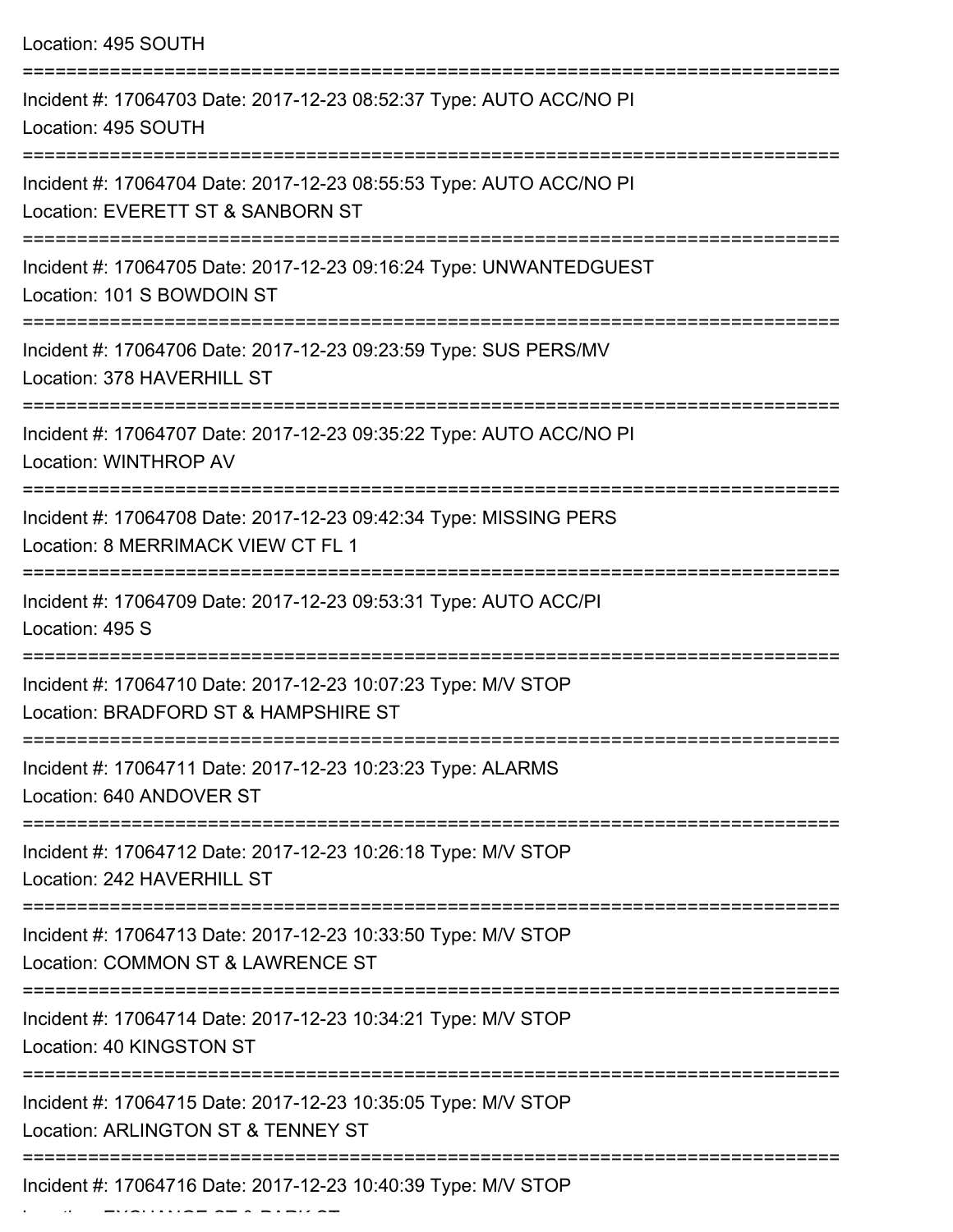| Incident #: 17064717 Date: 2017-12-23 10:48:49 Type: M/V STOP<br>Location: 10 NEWTON ST                                                      |
|----------------------------------------------------------------------------------------------------------------------------------------------|
| Incident #: 17064718 Date: 2017-12-23 11:00:42 Type: AUTO ACC/UNK PI<br>Location: HESS / 615 BROADWAY                                        |
| Incident #: 17064720 Date: 2017-12-23 11:13:00 Type: MAL DAMAGE<br>Location: 44 FERN ST FL 2                                                 |
| Incident #: 17064719 Date: 2017-12-23 11:23:24 Type: AUTO ACC/NO PI<br>Location: 186 OSGOOD ST                                               |
| Incident #: 17064721 Date: 2017-12-23 11:25:19 Type: AUTO ACC/NO PI<br>Location: 194 LAWRENCE ST                                             |
| Incident #: 17064722 Date: 2017-12-23 11:31:14 Type: MEDIC SUPPORT<br>Location: 116 COLONIAL RD                                              |
| Incident #: 17064723 Date: 2017-12-23 11:44:08 Type: ASSIST FIRE<br>Location: 57 JACKSON ST                                                  |
| Incident #: 17064724 Date: 2017-12-23 11:52:30 Type: TOW OF M/V<br>Location: 2 INMAN ST                                                      |
| Incident #: 17064725 Date: 2017-12-23 11:58:29 Type: DISTURBANCE<br>Location: 64 EASTON ST FL 3                                              |
| =============================<br>Incident #: 17064726 Date: 2017-12-23 12:04:56 Type: SHOPLIFTING<br>Location: 73 WINTHROP AV                |
| Incident #: 17064727 Date: 2017-12-23 12:22:03 Type: MV/BLOCKING<br>Location: 101 FOSTER ST                                                  |
| ================================<br>Incident #: 17064728 Date: 2017-12-23 12:43:36 Type: THREATS<br>Location: DEMOULAS MARKET / 700 ESSEX ST |
| Incident #: 17064729 Date: 2017-12-23 13:01:17 Type: A&B PAST<br>Location: AMESBURY ST & COMMON ST                                           |
| Incident #: 17064730 Date: 2017-12-23 13:04:55 Type: ALARMS<br>Location: 55 BRADFORD ST                                                      |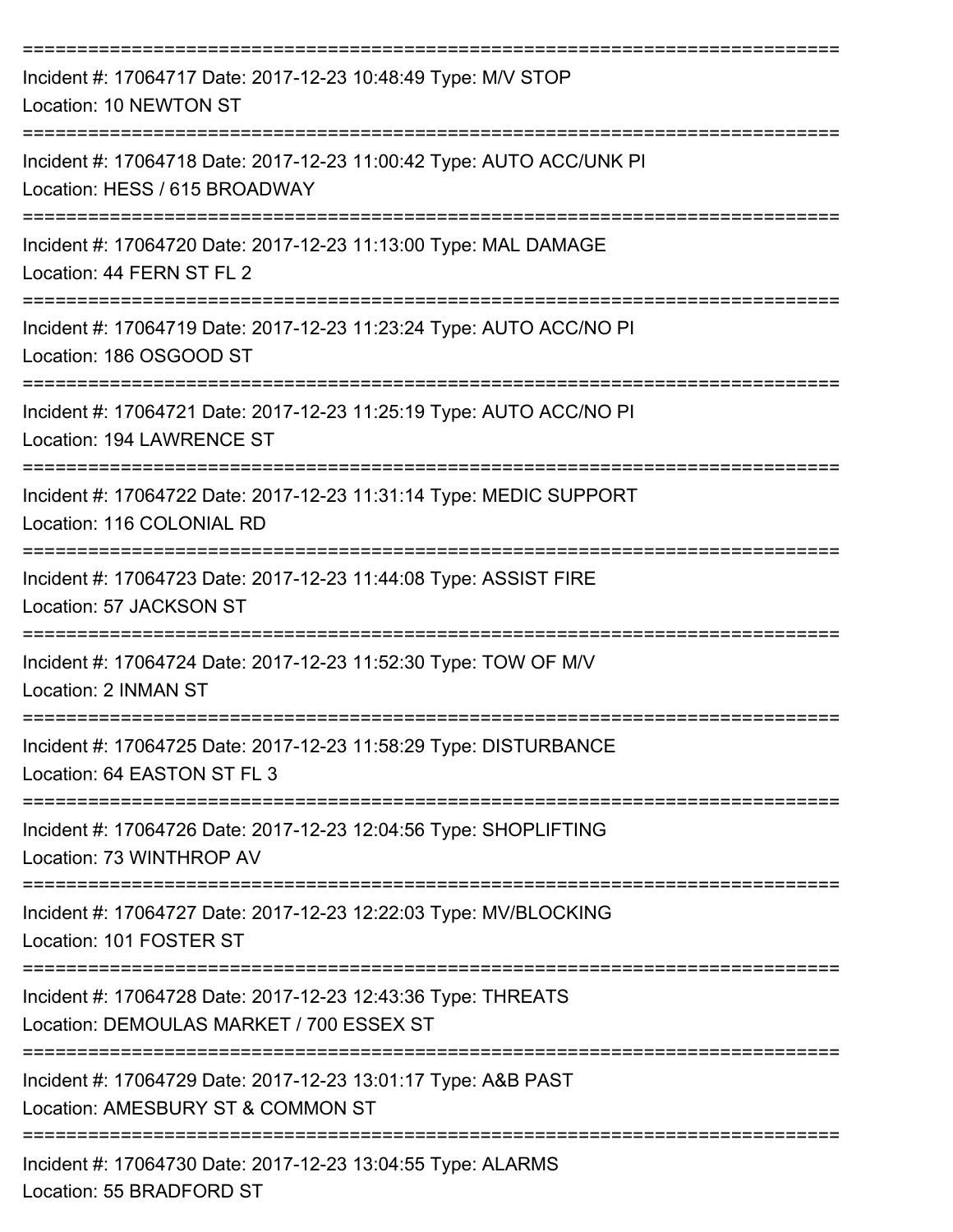| Incident #: 17064731 Date: 2017-12-23 13:17:31 Type: M/V STOP<br>Location: CHANDLER ST & MEDFORD ST                |
|--------------------------------------------------------------------------------------------------------------------|
| Incident #: 17064732 Date: 2017-12-23 13:24:42 Type: M/V STOP<br>Location: 28 MELROSE ST                           |
| Incident #: 17064733 Date: 2017-12-23 13:32:43 Type: WARRANT SERVE<br>Location: 18 LEA ST                          |
| Incident #: 17064734 Date: 2017-12-23 13:38:59 Type: WIRE DOWN<br>Location: 73 FARLEY ST                           |
| Incident #: 17064735 Date: 2017-12-23 13:43:52 Type: SPECIAL CHECK<br>Location: 149 LAWRENCE ST                    |
| Incident #: 17064736 Date: 2017-12-23 13:49:34 Type: UNKNOWN PROB<br>Location: 43 BENNINGTON ST                    |
| Incident #: 17064737 Date: 2017-12-23 14:11:33 Type: UNWANTEDGUEST<br>Location: 101 S BOWDOIN ST                   |
| Incident #: 17064739 Date: 2017-12-23 14:14:59 Type: B&E/PAST<br>Location: 105 HAWTHORNE WAY #2012                 |
| Incident #: 17064738 Date: 2017-12-23 14:15:01 Type: M/V STOP<br>Location: AMESBURY ST & LEBANON ST                |
| Incident #: 17064740 Date: 2017-12-23 14:21:48 Type: AUTO ACC/NO PI<br>Location: 73 WINTHROP AV                    |
| Incident #: 17064741 Date: 2017-12-23 14:37:26 Type: AUTO ACC/NO PI<br>Location: 281 ESSEX ST                      |
| Incident #: 17064742 Date: 2017-12-23 14:37:30 Type: ALARM/BURG<br>Location: LAWRENCE HIGH SCHOOL / 70 N PARISH RD |
| Incident #: 17064743 Date: 2017-12-23 14:41:47 Type: DOMESTIC/PROG<br>Location: 178 BAILEY ST #2                   |
| Incident #: 17064744 Date: 2017-12-23 14:47:52 Type: CK WELL BEING<br>Location: 78 SARATOGA ST                     |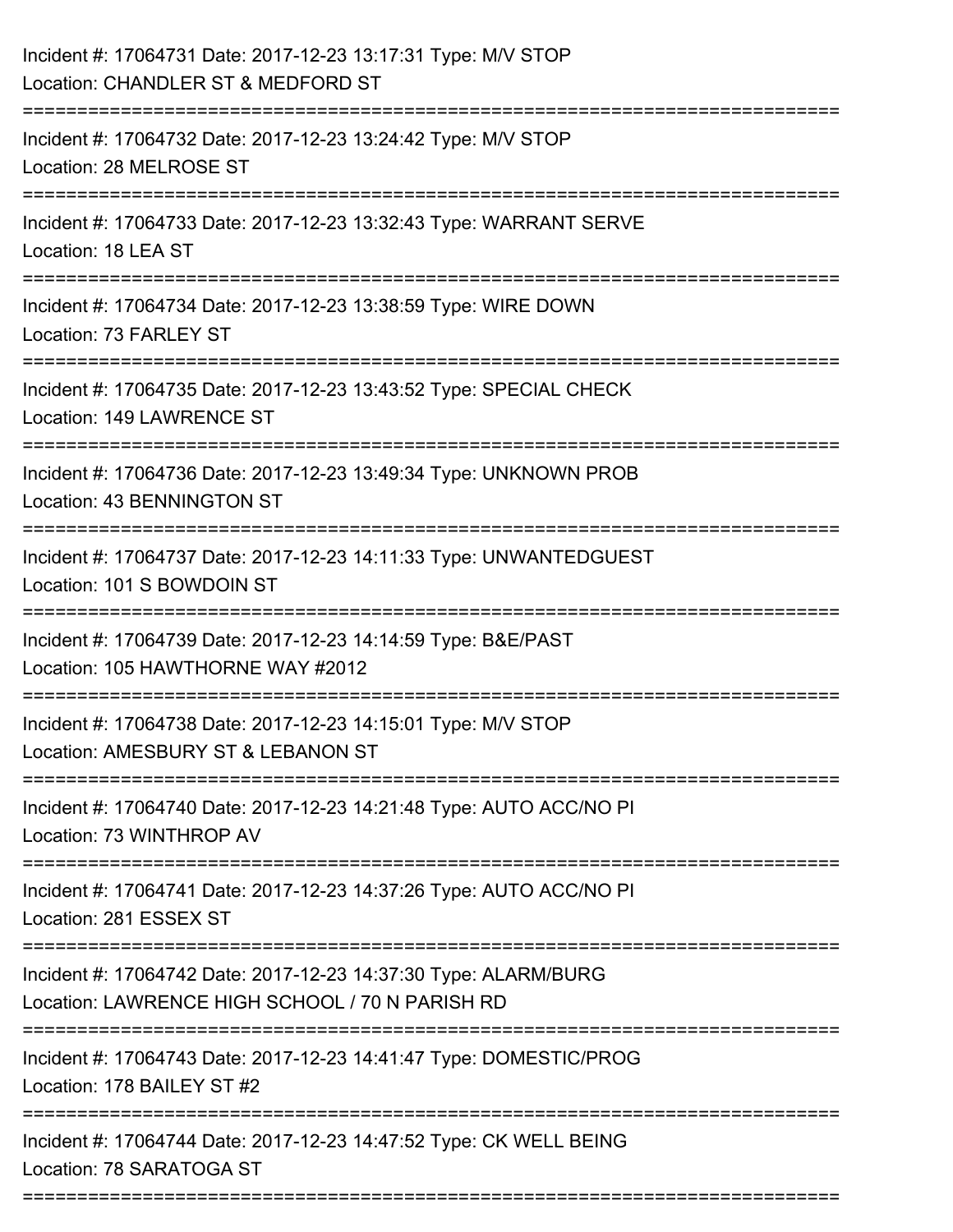| Incident #: 17064745 Date: 2017-12-23 14:48:43 Type: GENERAL SERV<br>Location: 157 HOWARD ST                                      |
|-----------------------------------------------------------------------------------------------------------------------------------|
| Incident #: 17064746 Date: 2017-12-23 14:52:25 Type: MEDIC SUPPORT<br>Location: 55 SALEM ST #8<br>=============================== |
| Incident #: 17064747 Date: 2017-12-23 14:54:06 Type: VIO 209A<br>Location: 7 PLUMMER RD                                           |
| Incident #: 17064748 Date: 2017-12-23 15:09:15 Type: ALARMS<br>Location: 36 HIGHLAND ST                                           |
| Incident #: 17064749 Date: 2017-12-23 15:11:22 Type: DEATH SUDDEN<br>Location: 24 BROOK ST #3 FL 3                                |
| Incident #: 17064750 Date: 2017-12-23 15:22:42 Type: CK WELL BEING<br>Location: 14 HANCOCK ST #2                                  |
| Incident #: 17064752 Date: 2017-12-23 15:38:01 Type: DOMESTIC/PROG<br>Location: 101 S BOWDOIN ST                                  |
| Incident #: 17064751 Date: 2017-12-23 15:39:00 Type: TOW OF M/V<br>Location: 572 ESSEX ST                                         |
| Incident #: 17064753 Date: 2017-12-23 15:42:17 Type: M/V STOP<br>Location: HAVERHILL ST & JACKSON ST                              |
| Incident #: 17064754 Date: 2017-12-23 16:09:47 Type: UNWANTEDGUEST<br>Location: MCDONALDS / 50 BROADWAY                           |
| Incident #: 17064755 Date: 2017-12-23 16:22:23 Type: MEDIC SUPPORT<br>Location: 153 BEACON AV #11                                 |
| Incident #: 17064756 Date: 2017-12-23 16:54:12 Type: DOMESTIC/PROG<br>Location: 101 S BOWDOIN ST                                  |
| Incident #: 17064757 Date: 2017-12-23 16:56:16 Type: AUTO ACC/NO PI<br>Location: 221 PROSPECT ST                                  |
| Incident #: 17064758 Date: 2017-12-23 17:22:51 Type: ALARM/BURG<br>Location: ROLLINS SCHOOL / 451 HOWARD ST                       |
|                                                                                                                                   |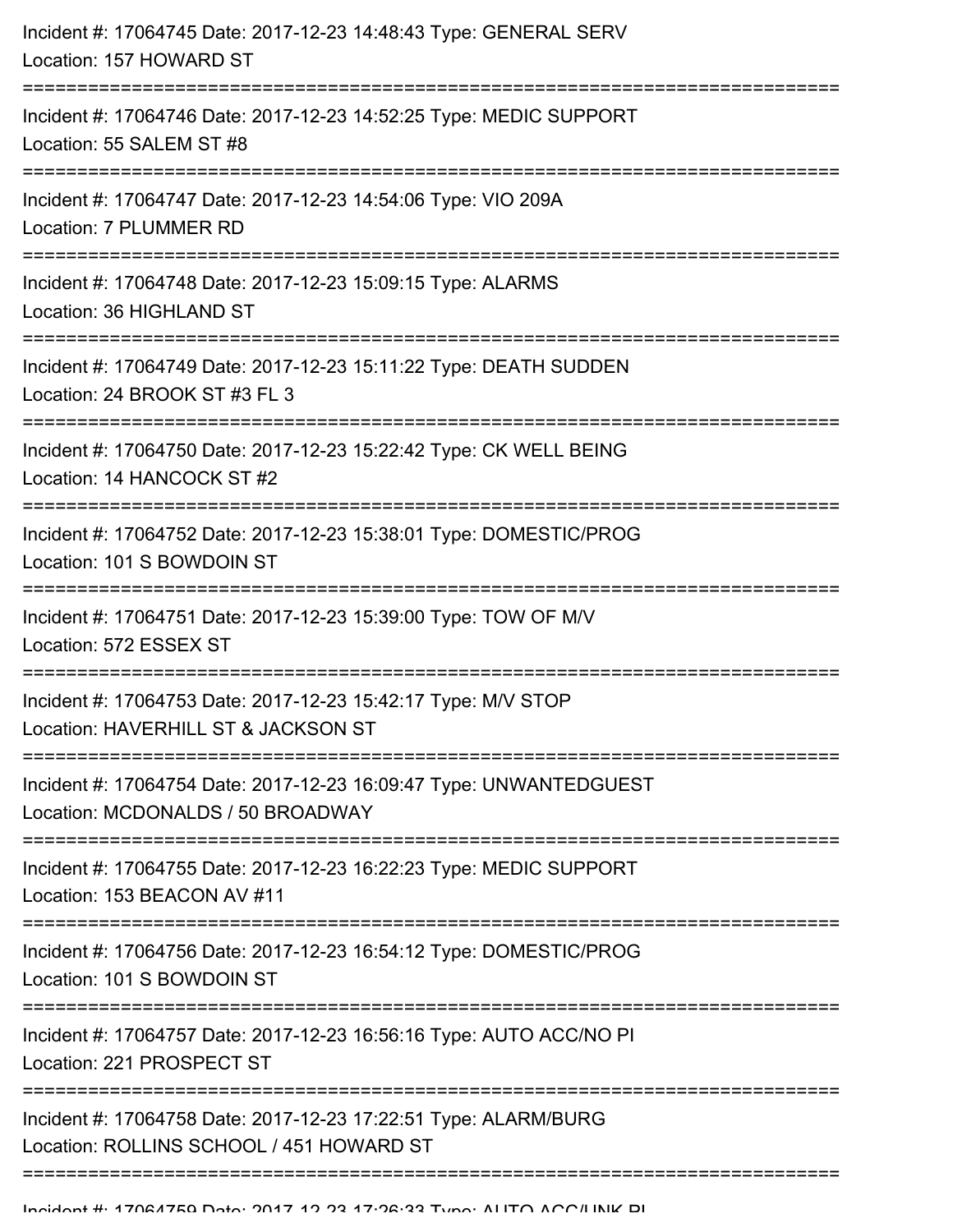Location: AMES ST & OREGON AV

| Incident #: 17064760 Date: 2017-12-23 17:28:52 Type: HIT & RUN M/V<br>Location: 51 STEARNS AV                                    |
|----------------------------------------------------------------------------------------------------------------------------------|
| Incident #: 17064761 Date: 2017-12-23 17:43:14 Type: M/V STOP<br>Location: ESSEX ST & JACKSON ST                                 |
| Incident #: 17064762 Date: 2017-12-23 17:48:11 Type: HIT & RUN M/V<br>Location: 51 BERKELEY ST                                   |
| Incident #: 17064763 Date: 2017-12-23 17:52:16 Type: DOMESTIC/PROG<br>Location: 117 ARLINGTON ST FL 3                            |
| Incident #: 17064764 Date: 2017-12-23 17:53:20 Type: AUTO ACC/PI<br>Location: HIGHGATE ST & RESERVOIR ST                         |
| Incident #: 17064765 Date: 2017-12-23 17:54:00 Type: ALARM/BURG<br>Location: 155 MARSTON ST                                      |
| Incident #: 17064767 Date: 2017-12-23 18:14:15 Type: NEIGHBOR PROB<br>Location: 5 FARNHAM ST #B FL 1                             |
| Incident #: 17064766 Date: 2017-12-23 18:14:19 Type: M/V STOP<br>Location: EVERETT ST & ROWE ST                                  |
| Incident #: 17064768 Date: 2017-12-23 18:36:58 Type: MAN DOWN<br>Location: 50 BROADWAY                                           |
| Incident #: 17064769 Date: 2017-12-23 18:46:14 Type: SUS PERS/MV<br>Location: 43 WARREN ST                                       |
| Incident #: 17064770 Date: 2017-12-23 18:49:04 Type: AUTO ACC/NO PI<br>Location: 187 LAWRENCE ST                                 |
| ==================================<br>Incident #: 17064771 Date: 2017-12-23 19:01:23 Type: ALARM/BURG<br>Location: 50 MEDFORD ST |
| Incident #: 17064772 Date: 2017-12-23 19:24:07 Type: SUICIDE ATTEMPT<br>Location: 273 ANDOVER ST FL 2                            |
| ==========================<br>Incident #: 17064773 Date: 2017-12-23 19:39:53 Type: ALARM/BURG                                    |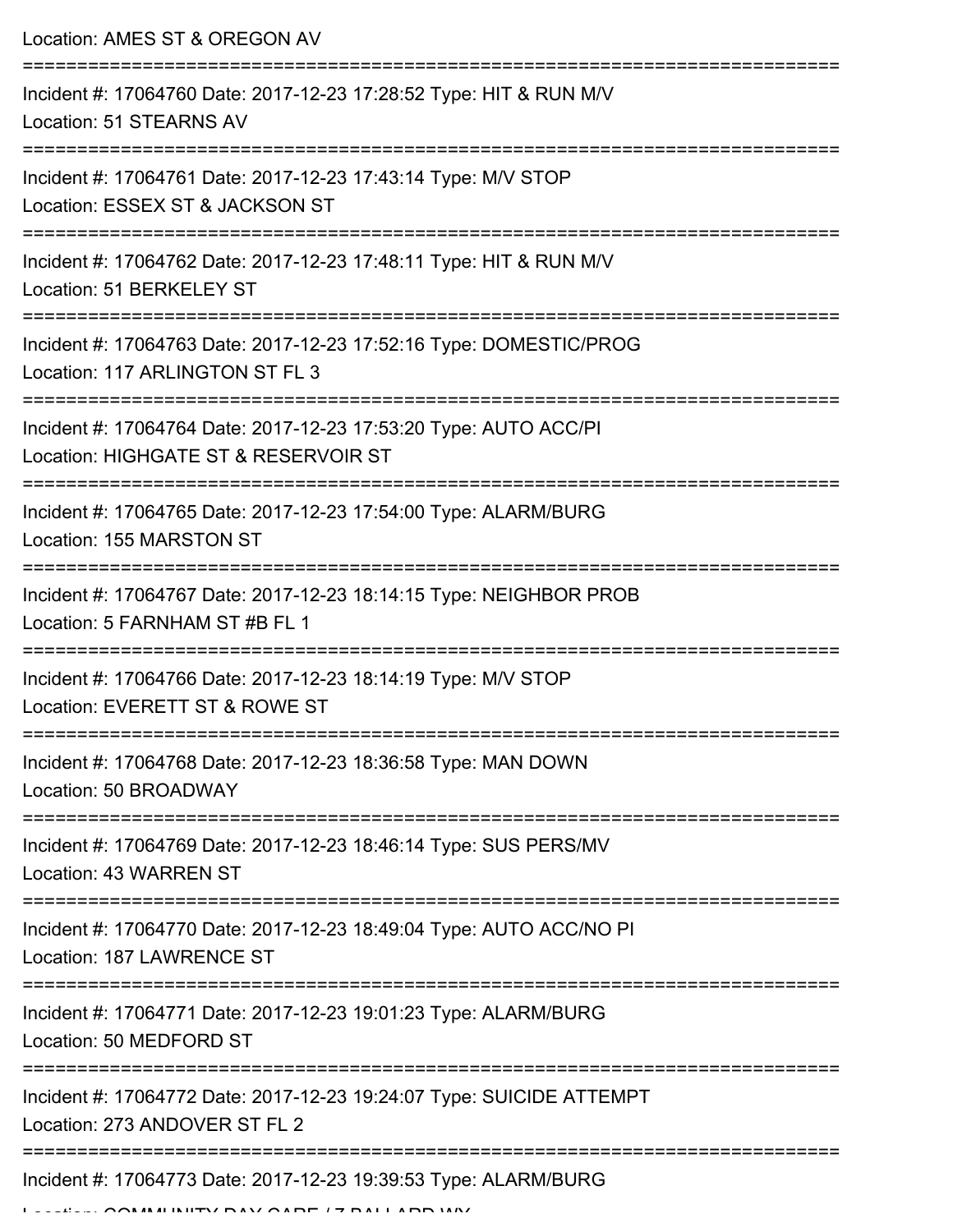| Incident #: 17064774 Date: 2017-12-23 19:43:48 Type: ALARM/BURG<br>Location: FIRE STATION / AMES ST                                 |
|-------------------------------------------------------------------------------------------------------------------------------------|
| Incident #: 17064775 Date: 2017-12-23 19:45:47 Type: M/V STOP<br>Location: FRANKLIN ST & LOWELL ST                                  |
| Incident #: 17064776 Date: 2017-12-23 19:49:30 Type: AUTO ACC/NO PI<br>Location: CENTRE ST & HAMPSHIRE ST                           |
| -----------------------<br>Incident #: 17064777 Date: 2017-12-23 20:08:36 Type: NOISE ORD<br>Location: 136 EXCHANGE ST              |
| Incident #: 17064778 Date: 2017-12-23 20:14:39 Type: DISTURBANCE<br><b>Location: FLORENCE ST</b>                                    |
| Incident #: 17064779 Date: 2017-12-23 20:23:55 Type: GENERAL SERV<br>Location: CONGRESS ST & OLIVE AV                               |
| Incident #: 17064780 Date: 2017-12-23 20:42:38 Type: ALARM/BURG<br>Location: COMMUNITY DAY CARE / 7 BALLARD WY                      |
| Incident #: 17064781 Date: 2017-12-23 20:50:25 Type: DK (DRUNK)<br>Location: 91 FARNHAM ST                                          |
| Incident #: 17064782 Date: 2017-12-23 21:06:43 Type: KEEP PEACE<br>Location: 148 BUTLER ST                                          |
| ===========================<br>Incident #: 17064783 Date: 2017-12-23 21:13:12 Type: EXTRA SURVEIL<br>Location: 7 MILL ST            |
| Incident #: 17064784 Date: 2017-12-23 21:44:56 Type: M/V STOP<br>Location: ELM ST & NEWBURY ST                                      |
| ;==================================<br>Incident #: 17064786 Date: 2017-12-23 21:48:37 Type: KEEP PEACE<br>Location: 201 CARLETON ST |
| Incident #: 17064785 Date: 2017-12-23 21:49:31 Type: NOISE ORD<br>Location: 323 SALEM ST #D                                         |
| Incident #: 17064787 Date: 2017-12-23 21:52:52 Type: MEDIC SUPPORT<br>Location: 179 WALNUT ST FL 1                                  |